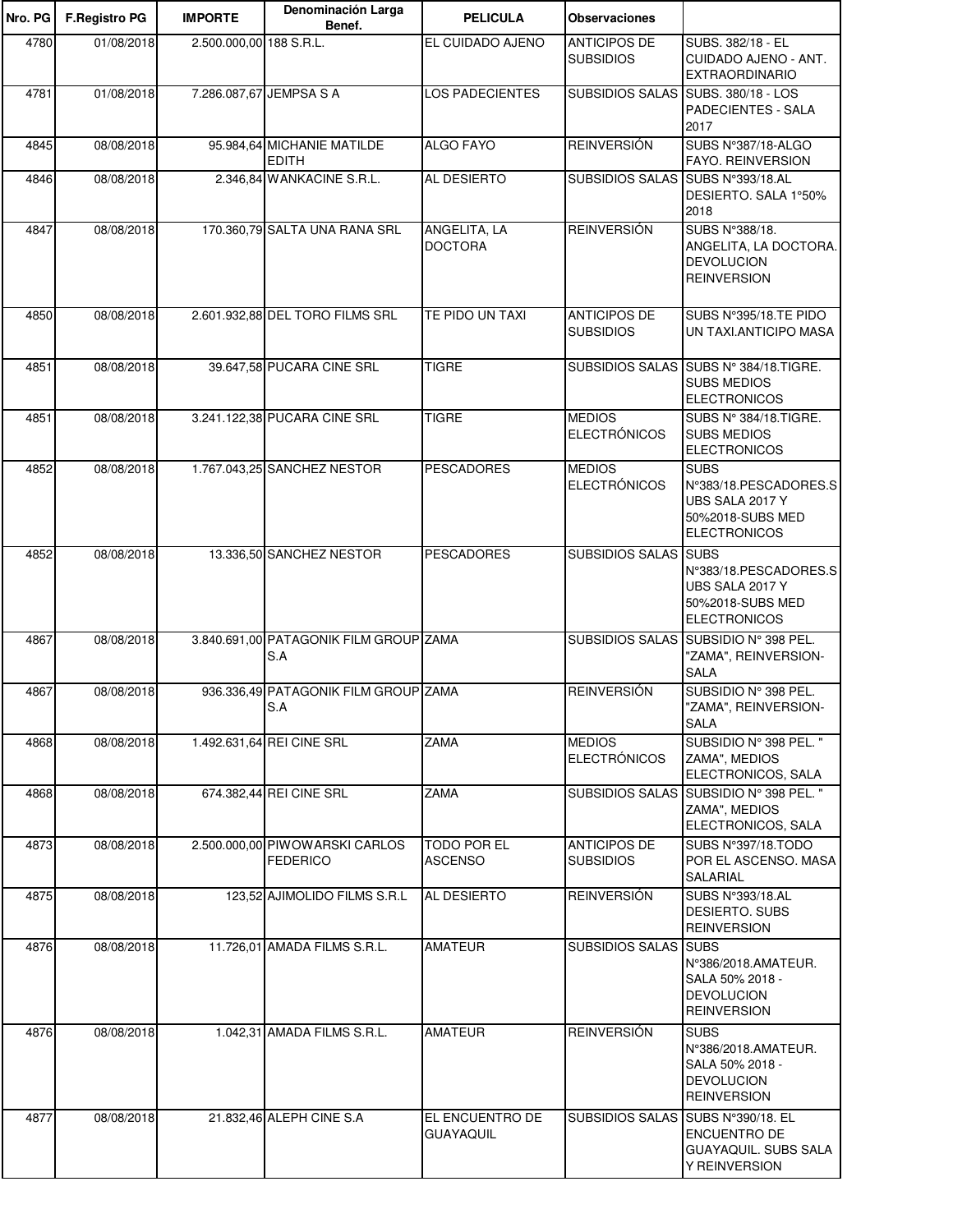| Nro. PG | <b>F.Registro PG</b> | <b>IMPORTE</b> | Denominación Larga<br>Benef.                    | <b>PELICULA</b>                   | <b>Observaciones</b>                    |                                                                                                                                 |
|---------|----------------------|----------------|-------------------------------------------------|-----------------------------------|-----------------------------------------|---------------------------------------------------------------------------------------------------------------------------------|
| 4877    | 08/08/2018           |                | 4.366,49 ALEPH CINE S.A                         | EL ENCUENTRO DE<br>GUAYAQUIL      | <b>REINVERSIÓN</b>                      | SUBS N°390/18. EL<br>ENCUENTRO DE<br>GUAYAQUIL. SUBS SALA<br>Y REINVERSION                                                      |
| 4880    | 08/08/2018           |                | 1.569.038,91 SOY CINE S.R.L.                    | <b>LOBOS</b>                      | <b>ANTICIPOS DE</b><br><b>SUBSIDIOS</b> | SUBS. 385/18 - LOBOS -<br><b>MASA SALARIAL</b>                                                                                  |
| 4886    | 08/08/2018           |                | 111.127,88 AEROPLANO S.A.                       | <b>MADRAZA</b>                    | <b>REINVERSIÓN</b>                      | SUBSIDIO Nº 399 PEL. "<br>MADRAZA",<br>DEVOLUCION IMPORTE<br><b>RETENIDO</b>                                                    |
| 4887    | 08/08/2018           |                | 11.621,80 ALEPH CINE S.A                        | <b>EL SILENCIO</b>                |                                         | SUBSIDIOS SALAS SUBSIDIO N!º 401 PEL.<br>"EL SILENCIO", SALA<br>PRIMER 50% 2018                                                 |
| 4887    | 08/08/2018           |                | 1.291,31 ALEPH CINE S.A                         | EL SILENCIO                       | <b>REINVERSIÓN</b>                      | SUBSIDIO N!º 401 PEL.<br>"EL SILENCIO", SALA<br>PRIMER 50% 2018                                                                 |
| 4888    | 08/08/2018           |                | 450.542,45 FERNANDEZ CAROLINA<br><b>MARIANA</b> | <b>VOLVER A BOEDO</b>             | <b>ANTICIPOS DE</b><br><b>SUBSIDIOS</b> | SUBS N°396/18. VOLVER<br>A BOEDO. MASA<br>SALARIAL                                                                              |
| 5053    | 14/08/2018           |                | 9.910,82 BUENOS AIRES<br>PRODUCCIONES SA        | YO SOY ASI                        |                                         | SUBSIDIOS SALAS SUBSIIDO Nº 405 PEL.<br>"YO SOY ASI, TITA DE<br><b>BUENOS AIRES", PRIMER</b><br>50% SALA 2018                   |
| 5054    | 14/08/2018           |                | 1.857.250,00 CAUDILLO FILMS S.R.L.              | <b>QUE ES EL AMOR</b>             | <b>ANTICIPOS DE</b><br><b>SUBSIDIOS</b> | <b>ANTICIPO</b><br>EXTRAORDINARIO S RES<br>N° 4565-E/2017 Y OPCION<br>1 CUOTA B, PEL. "QUE<br>ES EL AMOR?                       |
| 5055    | 14/08/2018           |                | 333.200,00 MARIA CRISTINA<br><b>AGUERO</b>      | LA CASA EN LA PLAYA ANTICIPOS DE  | <b>SUBSIDIOS</b>                        | SUBSIDIO Nº 403 PEL. "LA<br>CASA EN LA PLAYA",<br><b>ANTICIPO</b><br>EXTRAORDINARIO S/<br>RES. N°1565-2017.<br>OPCION 1 CUOTA C |
| 5080    | 15/08/2018           |                | 1.292.494,68 CRUDO FILMS SRL                    | <b>MATAR AL DRAGON</b>            | <b>ANTICIPOS DE</b><br><b>SUBSIDIOS</b> | SUBS N°410/18.MATAR<br>AL DRAGON. ANTICIPO<br><b>MASA SALARIAL</b>                                                              |
| 5085    | 16/08/2018           |                | 1.700.000,00 HERZOG NICOLAS<br><b>LUCAS</b>     | LA SOMBRA DEL<br>GALLO            | <b>ANTICIPOS DE</b><br><b>SUBSIDIOS</b> | SUBS N°408.LA SOMBRA<br>DEL GALLO.ANTICIPO<br><b>MASA SALARIAL</b>                                                              |
| 5087    | 16/08/2018           |                | 697.180,14 EUCALYPTUS S.R.L.                    | <b>EL PATALARGA</b>               | <b>ANTICIPOS DE</b><br><b>SUBSIDIOS</b> | SUBS N°409/18.EL<br>PATALARGA, ANTICIPO<br><b>MASA SALARIAL</b>                                                                 |
| 5088    | 16/08/2018           |                | 579.601,11 CEPA AUDIOVISUAL SRL CUANDO DEJES DE | QUERERME                          | <b>ANTICIPOS DE</b><br><b>SUBSIDIOS</b> | SUBS N°411/18.CUANDO<br>DEJES DE QUERERME.<br>ANATICIPO MASA<br>SALARIAL                                                        |
| 5104    | 17/08/2018           |                | 1.086.000,00 TAREA FINA SRL                     | LA AFINADORA DE<br><b>ARBOLES</b> | <b>ANTICIPOS DE</b><br><b>SUBSIDIOS</b> | SUBS N°413/18.LA<br>AFINADORA DE<br>ARBOLES. ANTICIPO<br><b>MASA SALARIAL</b>                                                   |
| 5106    | 17/08/2018           |                | 1.350.000,00 CRUDO FILMS SRL                    | LAVA                              | <b>ANTICIPOS DE</b><br><b>SUBSIDIOS</b> | <b>SUBS</b><br>N°412/18.LAVA.ANTICIPO<br><b>EXTRAORDINARIO</b>                                                                  |
| 5111    | 17/08/2018           |                | 2.976.443,54 MAGMA CINE SRL                     | ARAÑA                             | <b>ANTICIPOS DE</b><br><b>SUBSIDIOS</b> | SUBS. 394 - RES. 1269/18 -<br>PEL. ARAÑA - MASA<br>SALARIAL                                                                     |
| 5141    | 21/08/2018           |                | 411.583,78 NICOLAS ENRIQUE<br>SAVIGNONE         | NI HEROE NI TRAIDOR ANTICIPOS DE  | <b>SUBSIDIOS</b>                        | SUBS N°417/18.NI HEROE<br>NI TRAIDOR. MASA<br>SALARIAL                                                                          |
| 5142    | 21/08/2018           |                | 335.824,58 WERNER CINE SRL                      | <b>BONNIE BONITA</b>              | <b>ANTICIPOS DE</b><br><b>SUBSIDIOS</b> | SUBS N°418/18.BONNIE<br>BONITA. MASA SALARIAL                                                                                   |
| 5169    | 23/08/2018           |                | 250.000,00 MURILLO CINE SRL                     | 1100                              | <b>ANTICIPOS DE</b><br><b>SUBSIDIOS</b> | SUB N°420 "1100" MASA<br>SALARIAL                                                                                               |
| 5230    | 24/08/2018           |                | 419.470,43 MOTONETA CINE SRL                    | <b>LEONIDAS</b>                   | <b>ANTICIPOS DE</b><br><b>SUBSIDIOS</b> | SUBSIDIO Nº 421 PEL. "<br>LEONIDAS", MASA<br><b>SALARIAL</b>                                                                    |